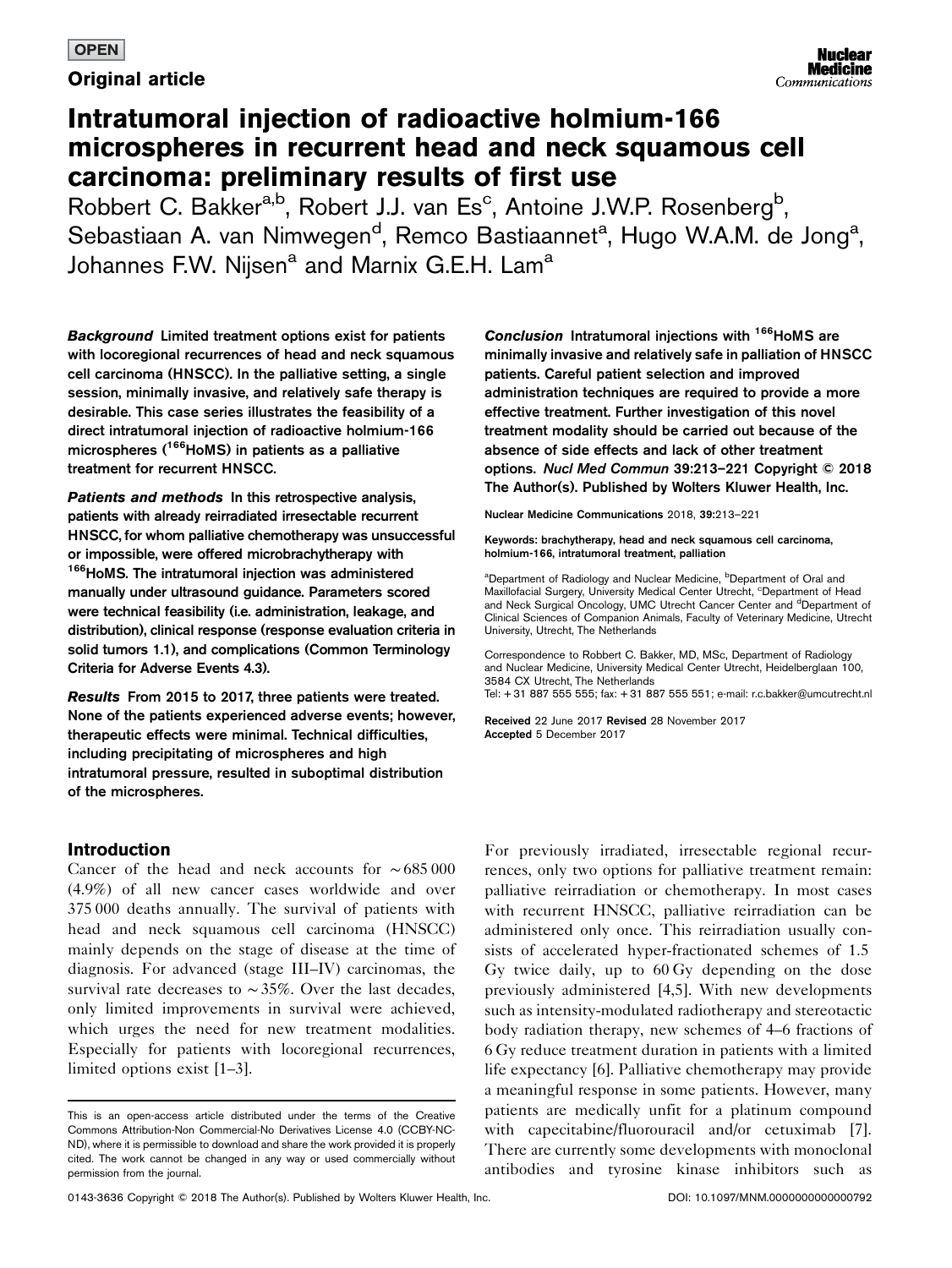PI3K/AKT/mTOR that may prove beneficial in the near future [\[8](#page-8-0)]. Furthermore, brachytherapy with a high or a pulsed dose rate [\[9\]](#page-8-0) and bleomycin-electroporation therapy [\[10,11\]](#page-8-0) are being studied in salvage patients, but these treatment modalities require a good performance status. As a result, only best supportive care remains for patients with severe comorbidities or a poor performance status.

Radioactive holmium-166 microspheres  $(^{166}H_0MS)$  and currently used in intra-arterial radioembolization of liver malignancies [\[12](#page-8-0)]. These microspheres emit β radiation with a maximum penetration depth of 8.7 mm and are also used off-label in veterinary patients with unresectable oral squamous cell carcinomas and other tumors [\[13,14](#page-8-0)]. Intratumoral injections of <sup>166</sup>HoMs in veterinary patients showed a relevant response without severe morbidity [\[13](#page-8-0)]. This article presents the first experience on the feasibility and safety of intratumoral injections of <sup>166</sup>HoMS in human patients with recurrent cancer in the head and neck.

### Patients and methods Patient selection

In this retrospective analysis, patients with confirmed local or regional recurrence of HNSCC with or without distant metastasis, as evidenced by recent imaging, were discussed in the multidisciplinary head and neck oncology team for regular treatment options and/or ongoing trials. If no palliative treatment options were available, and nonetheless a strong wish for treatment existed, patients were amenable for direct intratumoral injections of 166HoMS, with the aim of improving the patients' quality of life. Only tumors accessible for ultrasound (US)-guided manual injections with at least more than 5 mm distance to vital anatomical structures, such as the common carotid artery, were selected. Immediately after the injection procedure, a planar scintigraphy of the thorax and abdomen, as well as a single-photon emission computed tomography (SPECT)/computed tomography (CT) of the head and neck region were performed. Patients provided informed consent after receiving detailed information. The Ethical Committee of the Universty Medical Center Utrecht approved the study.

#### Holmium-166 microspheres preparation

166HoMS of 30 µm diameter were prepared in the Universty Medical Center Utrecht as described previously [\[15,16](#page-8-0)] and CE-approved (QuiremSpheres; Quirem Medical B.V., Deventer, The Netherlands). Briefly, nonradioactive <sup>165</sup>Ho complexed with acetylacetonate is incorporated into poly(L-lactic acid) by solvent evaporation to form microspheres. Subsequently, the nonradioactive 165HoMS were made radioactive by neutron activation in a nuclear facility (RID Reactor, Delft University of Technology, Delft, The Netherlands) to form <sup>166</sup>HoMS. After neutron activation, <sup>166</sup>HoMS were suspended in a PBS with 2% weight per volume of polyoxyethylene– polyoxypropylene copolymer (Pluronic F-68; Sigma-Aldrich Chemie B.V., Zwijndrecht, The Netherlands). The <sup>166</sup>HoMS were suspended for 10 min on a vortex, followed by repeatedly drawing up and down with a syringe.

The amount of radioactivity present in each syringe was measured in a dose calibrator (VDC-404; Veenstra Instruments B.V., Joure, The Netherlands). Each syringe was placed in an acrylic glass cylinder to limit β-radiation exposure of personnel, especially to the hands, during dose preparation and administration. The treatment was performed with a quantity of  $100-250$  mg of  $166$ HoMS, divided over 2–10 syringes, with a volume of 0.2–0.5 ml. The required <sup>166</sup>H<sub>o</sub> activity was determined on the basis of tumor volume and aimed tumor-absorbed dose according to the following equation:  $D = A \times 15.87/W$ , where  $D$  is the tumor-absorbed dose [in Gy (J/kg)];  $A$  is the  $^{166}$ Ho activity (MBq);  $^{166}$ Ho-specific tissue dose conversion coefficient = 15.87 mJ/MBq; and W is the tumor weight (g). Assumed tumor tissue density was 1.0 g/cm<sup>3</sup> and β radiation was assumed to absorb completely in the treated tissue [\[17](#page-8-0)]. The required activity was obtained by varying the neutron activation time of the microspheres.

#### **Treatment**

Before injection, the <sup>166</sup>HoMS were resuspended in the syringe by gentle agitation. The injections were administered manually under US guidance to prevent accidental intravenous administration. On the basis of the veterinary experience and review of the available literature, the following assumptions were made. The average injection percentage of 166HoMS in the veterinary experience was ∼50%; therefore, the prepared activity was doubled. The injection volume ranged from ∼7 to 25% of the tumor volume. Per injection, a  $1 \text{ cm}^3$  distribution of microspheres was expected. A 1 ml syringe was used for optimal control during the injection of small volumes with a 'luerlock' tip to reduce the risk of needle dislodgement. 21  $G \times 2'$  and 23  $G \times 11/4'$  needles were used depending on the tumor location. The aimed absorbed dose was 70–100 Gy. Immediately after treatment, a SPECT/CT was performed. Follow-up was performed at 1, 2, and at 4 weeks combined with a PET/ CT. The following parameters were scored: technical feasibility (i.e. administration, leakage, distribution), response according to the response evaluation criteria in solid tumors (RECIST 1.1) [\[18\]](#page-8-0), and complications according to the Common Terminology Criteria for Adverse Events (CTCAE 4.3) [\[19\]](#page-8-0).

#### Case series

Three consecutive patients with a locoregional recurrence of HNSCC, who presented to the University Medical Center Utrecht between November 2015 and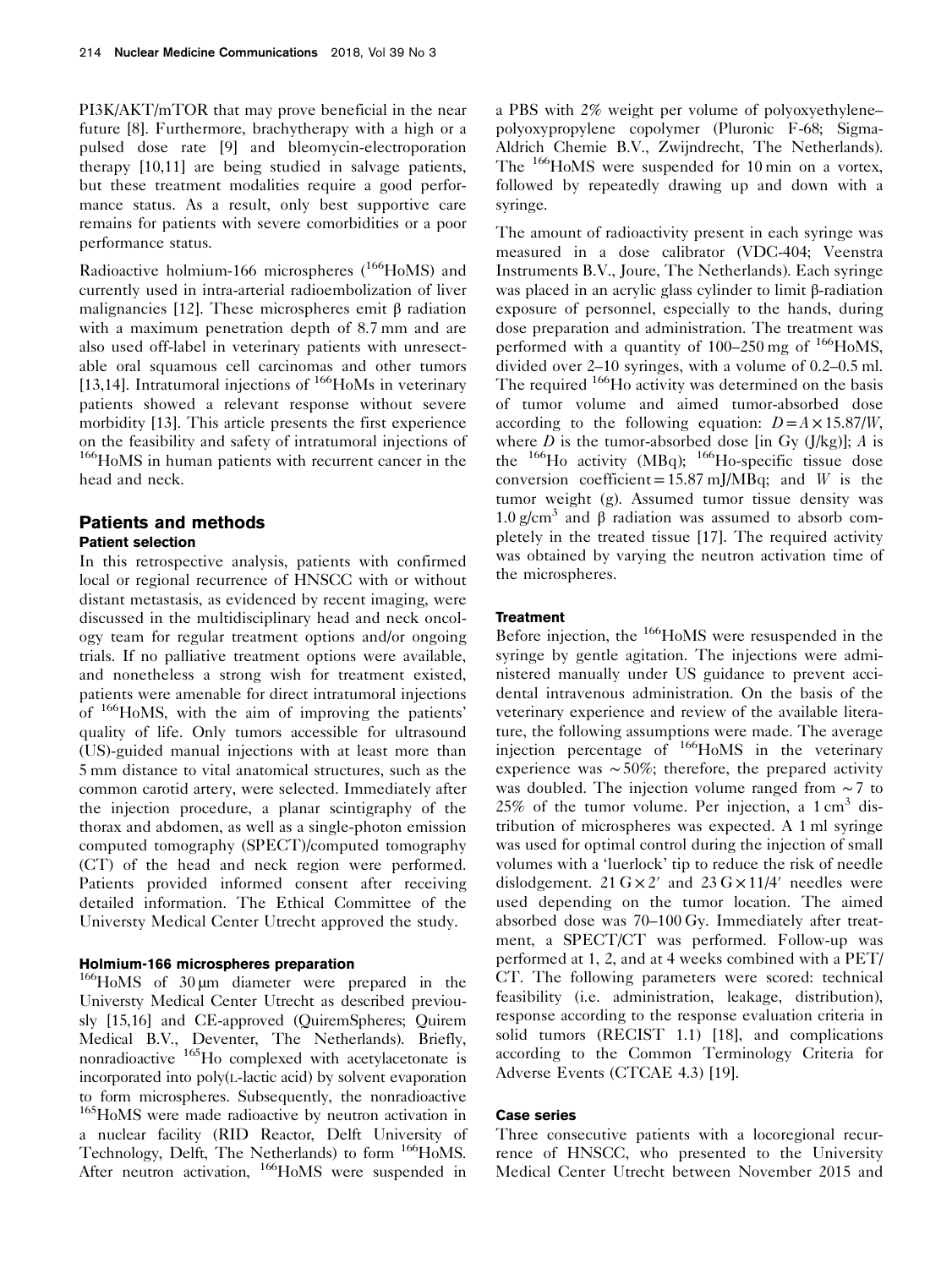#### Table 1 Patient characteristics

|                       | Patient 1                                                                                                              | Patient 2                                                                                                                                                                                      | Patient 3                                                                                                                                                                                                                          |
|-----------------------|------------------------------------------------------------------------------------------------------------------------|------------------------------------------------------------------------------------------------------------------------------------------------------------------------------------------------|------------------------------------------------------------------------------------------------------------------------------------------------------------------------------------------------------------------------------------|
| Sex                   | Male                                                                                                                   | Male                                                                                                                                                                                           | Female                                                                                                                                                                                                                             |
| Age                   | 75                                                                                                                     | 75                                                                                                                                                                                             | 73                                                                                                                                                                                                                                 |
| History               | Appendectomy, diabetes + retinopathy, CVA,<br>hypertension, LVH, mild AOS, HNP L5-S1,<br>cognitive impairment, CABG+AF | Hypertension, HNP, cardiac arrest,<br>myocardial infarction                                                                                                                                    | Uterusextirpation, cataract surgery                                                                                                                                                                                                |
| Origin                | Gingiva of the maxilla                                                                                                 | Skin retroauricular                                                                                                                                                                            | Oropharynx                                                                                                                                                                                                                         |
| TNM classification    | cT4aN2cM0                                                                                                              | pT3N2bM0                                                                                                                                                                                       | cT2N2bM0                                                                                                                                                                                                                           |
| Histopathology        | <b>SCC</b>                                                                                                             | <b>SCC</b>                                                                                                                                                                                     | <b>SCC</b>                                                                                                                                                                                                                         |
|                       | Prior resection specimen                                                                                               | Prior resection specimen                                                                                                                                                                       |                                                                                                                                                                                                                                    |
|                       | G1: well differentiated                                                                                                | G2/3: moderately/poorly                                                                                                                                                                        |                                                                                                                                                                                                                                    |
|                       | Infiltrative growth                                                                                                    | Differentiated infiltrative growth                                                                                                                                                             |                                                                                                                                                                                                                                    |
|                       | Perineural invasion                                                                                                    | Perineural invasion + vascular invasion                                                                                                                                                        |                                                                                                                                                                                                                                    |
| Surgical treatment    | Subtotal maxillectomy                                                                                                  | Amputation left ear<br>Selective neck dissection level<br>$Ib-III+5A$                                                                                                                          | 2010: first T2N0M0 tongue, resection, ND<br>I-III, en FRFF-reconstruction + second pTis<br>SCC oral floor right                                                                                                                    |
|                       |                                                                                                                        | Superficial parotidectomy                                                                                                                                                                      | 2016 tracheotomy airway obstruction                                                                                                                                                                                                |
| Radiotherapy          | Primary EBRT neck bilateral<br>$35 \times 2 = 70$ Gy                                                                   | $33 \times 2 = 66$ Gy on tumor bed + LN level<br>II right<br>$33 \times 1.5 = 49.5$ Gy on surgical field + LN<br>levels lb-V left + tract of the nervus<br>facialis till the base of the skull | 2016: third oropharynx + fourth primary tonsil<br>carcinoma cT1N2b gross tumor<br>volume + positive LN<br>$30 \times 2.3 = 69$ Gy<br>Clinical target volume<br>$30 \times 2.2 = 66$ Gy<br>Level Ib-V L + R $30 \times 1.7 = 51$ Gy |
| Chemotherapy          |                                                                                                                        |                                                                                                                                                                                                | Six sessions of carboplatin, capecitabine,<br>cetuximab                                                                                                                                                                            |
| Recurrence            | Neck, level II left                                                                                                    | Neck, level II left                                                                                                                                                                            | Neck, multiple cutaneous metastases                                                                                                                                                                                                |
| location              | Necrotic lymph node                                                                                                    | Ulcerative lesion                                                                                                                                                                              |                                                                                                                                                                                                                                    |
| Reason for<br>therapy | Local compression and pain                                                                                             | Pain of localized skin area                                                                                                                                                                    | Pain and disfiguring sight                                                                                                                                                                                                         |

AF, atrial fibrillation; AOS, aortic valve stenosis; CABG, coronary artery bypass grafting; CVA, cerebrovascular accident; EBRT, external beam radiation therapy; HNP, hernia nuclei pulposi; LN, lymph node; L, left; L5–S1, lumbar 5 sacral 1 disc; LVH, left ventricle hypertrophy; myocardial infarction; ND, neck dissection; R, right; SCC, squamous cell carcinoma; TNM, tumor node metastases; VF, ventricle fibrillation.

June 2017, were treated with intratumoral <sup>166</sup>HoMS (Tables 1 and [2](#page-3-0)).

#### Patient 1

A 75-year-old man with a history of diabetes, hypertension, a cerebrovascular ischemic accident, coronary artery bypass grafting, and atrial fibrillation was diagnosed with a squamous cell carcinoma of the maxillary gum, staged cT4aN2cM0. A partial maxillectomy was performed, with primary bilateral radiotherapy (70 Gy) of the neck because of his poor general condition. After 1 year, the patient developed a bilateral regional recurrence. US and CT indicated neck nodes with a diameter of 27 and 44 mm on the right and left side, respectively. Because of his poor medical condition, the patient was not amendable for salvage surgery or chemotherapy. The patient refused palliative reirradiation. In consultation with the patient, the largest left sided neck node was treated because of complaints of local compression and pain.

The treatment plan was to inject 200 MBq in 100 mg of 166HoMS divided over two syringes with a volume of 0.5 ml and a  $21 \text{ G} \times 2'$  needle, which would result in an average absorbed dose of 70 Gy. Syringes were filled with  $396.3 \text{ MBq}$  and  $204.1 \text{ mg}$  of  $166 \text{ HoMS}$  to correct for the expected injection percentage of 50%. The injection procedure was not painful (maximum grade 1) and particle-reflections could be observed on US during administration ([Fig. 1](#page-4-0)). In this patient, 366.8 MBq (92.5%) of the prescribed activity could be injected, equivalent to an absorbed dose of 130 Gy. SPECT/CT imaging showed some precipitation of the microspheres, especially in the dorsocaudal part of the tumor. Estimated activity on SPECT/CT was 309.2 MBq or 84.3% of the injected activity [\(Fig. 2](#page-5-0)).

The patient was admitted for observation of unexpected side effects before discharge 24 h after treatment. Clinical follow-up was performed at 1 and 2 weeks and did not indicate any toxicity. His complaints of tension in his neck diminished. At 4 weeks, an fluorine-18-fluorodeoxyglucose PET was performed to evaluate the response. This showed a 37% volume increase of the nontreated right lesion and a 30% volume increase of the treated left lesion. The treated lesion showed a lower maximum standardized uptake value on the fluorine-18-fluorodeoxyglucose PET/CT of 8.7 compared with 9.5 of the nontreated lesion, respectively. Especially, the uptake of the dorsal and caudal tumor parts was lower. Two months after <sup>166</sup>HoMS treatment, the patient died of respiratory insufficiency caused by aspiration pneumonia and progressive disease.

## Patient 2

A 75-year-old man with a history of hypertension, myocardial infarction, and an out of hospital cardiac arrest was referred with an irradical excision of a left-sided retroauricular cutaneous squamous cell carcinoma. At the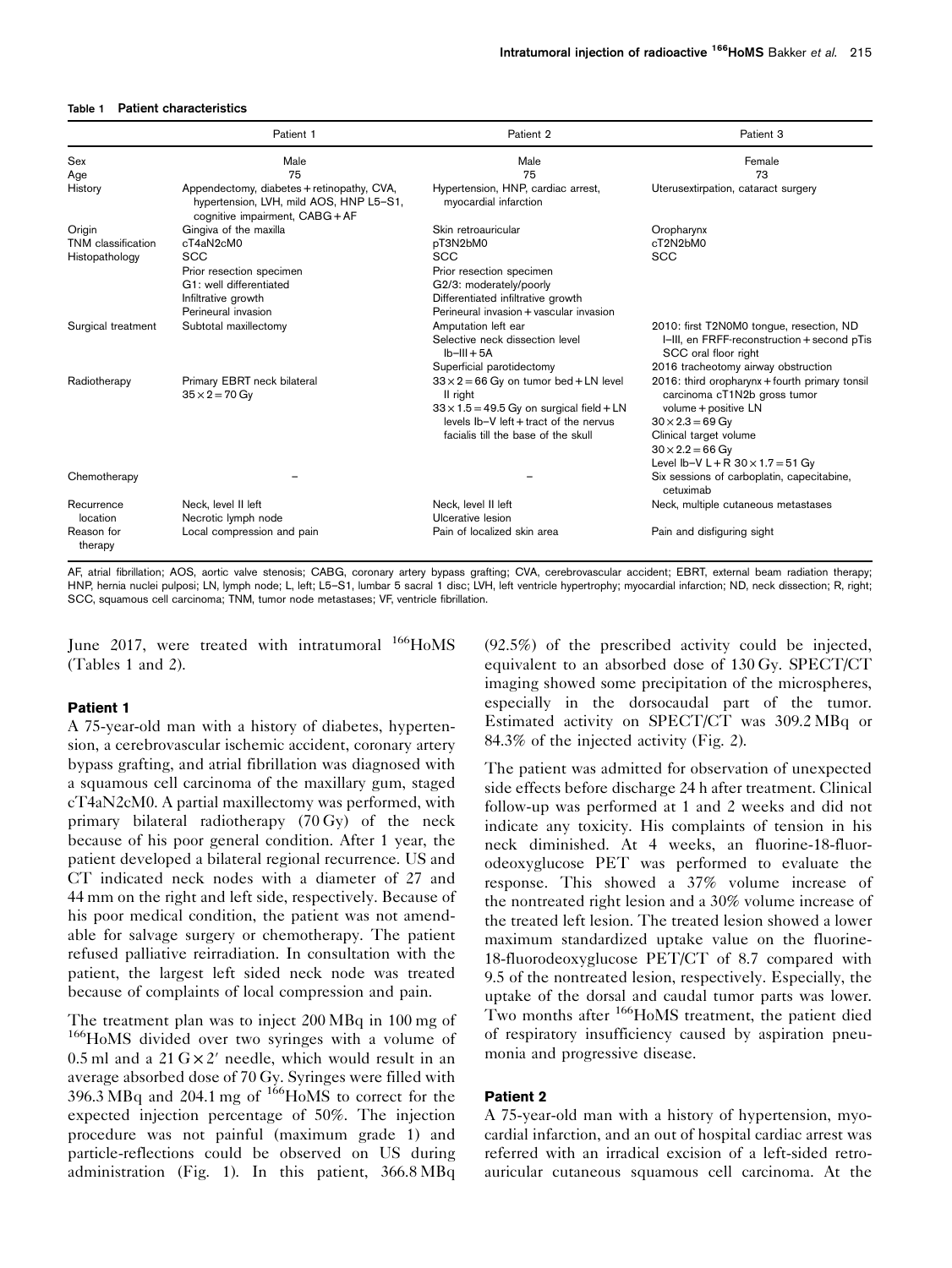#### <span id="page-3-0"></span>Table 2 Treatment characteristics

|                                             | Patient 1                                            | Patient 2                             |                                    | Patient 3     |                          |
|---------------------------------------------|------------------------------------------------------|---------------------------------------|------------------------------------|---------------|--------------------------|
| Number of injections                        | $\overline{2}$                                       | 4 (only 2 performed)                  | 10                                 |               |                          |
| Amount of volume (ml)                       | 0.5                                                  | 0.5                                   | 0.2                                |               |                          |
| Amount of HoMS (mg)                         | 100                                                  | 100                                   | 250                                |               |                          |
| Planned activity (MBq)                      | 200                                                  | 30                                    |                                    | 75            |                          |
| Total                                       |                                                      |                                       | Right                              | Left          | Total                    |
| Injected activity (MBq)                     | 366.7                                                | 3.3                                   | 67.0                               | 68.6          | 135.6                    |
| Injection percentage (%)                    | 92.5                                                 | 9.5                                   | 90.8                               | 91.2          | 91.2                     |
| Syringe 1                                   |                                                      |                                       |                                    |               |                          |
| Injected activity (MBq)                     | 182.9                                                | 1.4                                   | 12.7                               | 14.5          |                          |
| Injection percentage (%)                    | 92.0                                                 | 8.7                                   | 90.6                               | 90.9          |                          |
| Syringe 2                                   |                                                      |                                       |                                    |               |                          |
| Injected activity (MBq)                     | 183.8                                                | 1.9                                   | 12.6                               | 13.0          |                          |
| Injection percentage (%)                    | 93.0                                                 | 10.3                                  | 91.0                               | 92.0          |                          |
| Syringe 3                                   |                                                      |                                       |                                    |               |                          |
| Injected activity (MBq)                     |                                                      |                                       | 14.3                               | 13.9          |                          |
| Injection percentage (%)                    |                                                      |                                       | 92.8                               | 93.2          | $\overline{\phantom{0}}$ |
| Syringe 4                                   |                                                      |                                       |                                    |               |                          |
| Injected activity (MBq)                     |                                                      |                                       | 14.0                               | 13.1          |                          |
| Injection percentage (%)                    |                                                      |                                       | 88.1                               | 91.4          |                          |
| Syringe 5                                   |                                                      |                                       |                                    |               |                          |
| Injected activity (MBq)                     |                                                      |                                       | 13.5                               | 14.3          |                          |
| Injection percentage (%)                    |                                                      |                                       | 92.2                               | 90.1          | $\overline{\phantom{0}}$ |
| Leakage                                     |                                                      |                                       |                                    |               |                          |
| Injected activity (MBq)                     |                                                      |                                       | 3.2                                | 14.7          | 17.9                     |
| Injection percentage (%)                    |                                                      |                                       | 4.7                                | 21.4          | 13.2                     |
| Administered (MBq)                          | 366.7                                                | 3.3                                   | 63.8                               | 53.9          | 117.7                    |
| Tumor volume (cm <sup>3</sup> )             | 44.6                                                 | 4                                     | 6.1                                | 5.6           | $\overline{\phantom{0}}$ |
| Absorbed dose (Gy)                          | 130                                                  |                                       | 165                                | 153           | $\overline{\phantom{0}}$ |
| SPECT/CT                                    |                                                      |                                       |                                    |               |                          |
| Injected activity (MBq)                     | 309.2                                                |                                       | 16.9                               | 9.6           | 26.7                     |
| Injection percentage (%)                    | 84.3                                                 |                                       | 26.5                               | 17.8          | 22.7                     |
| Follow-up<br>Side effects CTCAE 4.03        | Pain: grade I                                        |                                       |                                    |               |                          |
|                                             | Stable disease at 1 month <sup>18</sup> F-FDG-PET CT | Pain: grade I                         | Pain: grade I                      |               |                          |
| Efficacy RECIST 1.1                         |                                                      |                                       | Stable disease at 2 weeks          |               |                          |
|                                             | Decreased uptake in the caudal part of the lesion    | Less skin tension                     |                                    |               |                          |
| Efficacy subjective<br>Observations/remarks | Precipitating of microspheres in necrotic/liquid     |                                       | Less pain and friction             |               |                          |
|                                             | filled lymph node                                    | Solid malignancy, inability to inject | External leakage ulcerative lesion |               |                          |
| Survival                                    | 2 months                                             | 6 days                                | 44 days                            |               |                          |
| Cause of death                              | Progressive disease $\rightarrow$ aspiration         | Progressive disease→respiratory       | Progressive disease→respiratory    |               |                          |
|                                             | pneumonia→respiratory insufficiency                  | insufficiency                         |                                    | insufficiency |                          |

CTCAE, Common Terminology Criteria for Adverse Events; CT, computed tomography; <sup>18</sup>F-FDG, fluorine-18-fluorodeoxyglucose; HoMS, holmium microspheres; RECIST, response evaluation criteria in solid tumors; SPECT, single-photon emission computed tomography.

initial consultation, a  $3 \times 3$  cm skin defect with nodules in the parotid gland was found. After surgical resection, which included a left ear amputation, selective neck dissection, and a superficial parotidectomy, the tumor was staged as pT3N2b with extracapsular extension. Subsequently, the patient received 49.5 Gy on the entire surgical field and neck with a simultaneous integrated boost technique: 66 Gy on the tumor bed and lymph nodes in level II. After 8 months, the patient presented with a regional recurrence in the left neck with carotid encasement up to the base of the skull, involvement of the vagal nerve, and tumor infiltration in the skin.

At clinical examination, a massive tumor, infiltrating and ulcerating the skin, was observed. The patient's main complaint was localized pain of the skin just below the mandible, poorly responding to oral morphine. In consultation with the patient, it was decided, despite the poor prognosis, to treat only this superficial area of the

recurrence, avoiding the risk of traumatizing the carotid artery, and with the aim to palliate symptoms.

Four syringes with an activity of 13.5–16.5 MBq in 0.3 ml were prepared, which would result in an absorbed dose of 100 Gy for 4 cm<sup>3</sup>. However, during the first two injections, an unexplained obstruction of the syringe occurred almost immediately. As a result, the injection procedure was terminated. Post-treatment measurements showed that only 3.3 MBq  $(9.5\%)$  of the <sup>166</sup>HoMS was injected. The injection procedure was minimally uncomfortable (i.e. pain: maximum grade 1). Unfortunately, the patient was unable to undergo the SPECT/CT imaging because of pre-existing dyspnea. The patient was discharged, but readmitted 2 days later, because of progressive dyspnea. No adverse effects of the <sup>166</sup>HoMS injections were noted and a subjective decline in skin tension and pain was experienced, but no objective response was observed. The clinical condition declined rapidly, and the patient died of respiratory insufficiency 6 days after the treatment.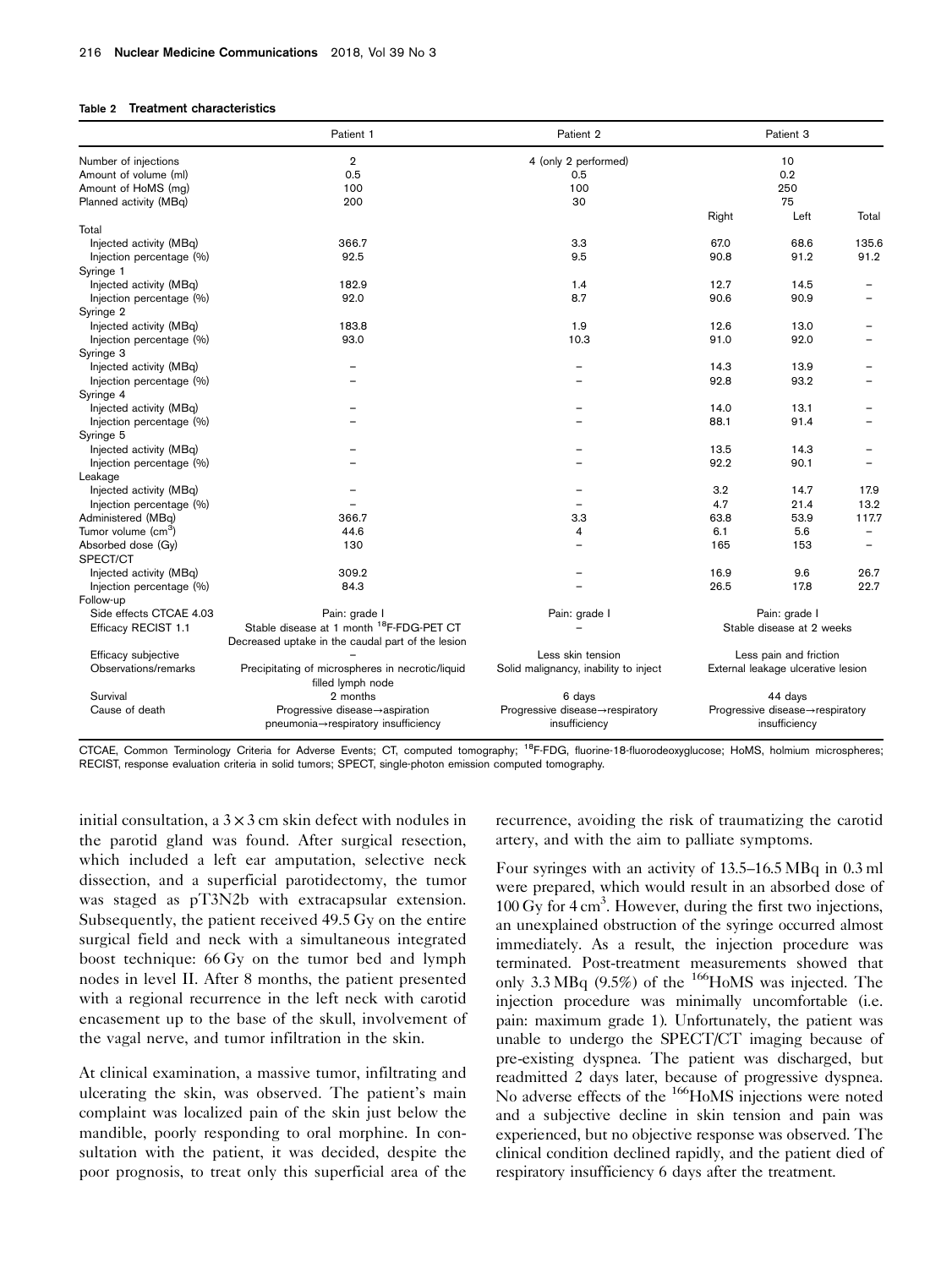<span id="page-4-0"></span>

(a) Setup of the ultrasound-guided injection with the syringe with holmium-166 microspheres shielded with acrylic glass. (b–d) Ultrasound images of an injection in a large necrotic fluid-filled lymph node metastasis, clearly visible flow of microspheres inside the tumor.

#### Patient 3

A 73-year-old woman with a history of alcohol and tobacco abuse was referred with a cT2N0M0 tongue carcinoma. A partial glossectomy, resection of the oral floor, a level I–III neck dissection, and reconstruction with a free radial forearm flap were performed. Simultaneously, a synchronous primary pTis of the floor of the mouth was resected. Six years later, she presented with a third primary T2N2bM0 oropharyngeal carcinoma with a synchronous primary contralateral cT1N2b tonsillar fossa carcinoma. Both tumors were treated with radiotherapy: 69 Gy on both gross tumor volumes and the positive lymph nodes. Level Ib–V left and right received 51 Gy. After 6 months, cutaneous metastases developed on both sides of the neck, causing dyspnea. Additional staging indicated multiple pulmonary nodules suspicious for metastatic disease. The patient received a tracheostomy and palliative carboplatin/ capecitabine/cetuximab weekly, which showed a substantial response initially. However, after six cycles of systemic therapy, growth of the cutaneous metastases progressed. The patient's complaints were friction, pain, and the disfiguring sight of the cutaneous metastases.

It was planned to treat multiple nodules; however, in the 3 weeks between consent and treatment, the metastases

progressed rapidly [\(Fig. 4](#page-7-0)). Therefore, only two large lateral lesions were treated with five injections of 0.2 ml, with an average of  $25 \text{ mg}$  and  $15 \text{ MBq}$   $166 \text{ HoMS}$ , respectively. Of the total prescribed activity of 148.7 MBq, 91.2% was injected. Because of the superficial lesions, some backflow of microspheres was observed with needle retraction. In addition, some leakage of 166HoMS was observed during the injection of the ulcerative tumor on the left side. The cumulative leakage was 3.2 MBq (4.5%) on the right side and 14.7 MBq (21.5%) on the left side, resulting in a total administered activity of 117.7 MBq (79.2%) ([Fig. 3\)](#page-6-0).

After the procedure, the patient was discharged. No discomfort was experienced during or after the treatment. The progression of her complaints of friction and the disfiguring sight was halted. Tumor inspection after 1 week showed marked central necrosis of both injected tumors. This remained visible at 2 weeks ([Fig. 4](#page-7-0)). This was interpreted as treatment effect. The right lesion measured  $28 \times 24$  mm before treatment and  $30 \times 23$  mm after 2 weeks, and the left lesion  $24 \times 15$  and  $25 \times 14$  mm, respectively. The tumor edge seemed still partially vital 2 weeks after treatment. Progressive dyspnea and growth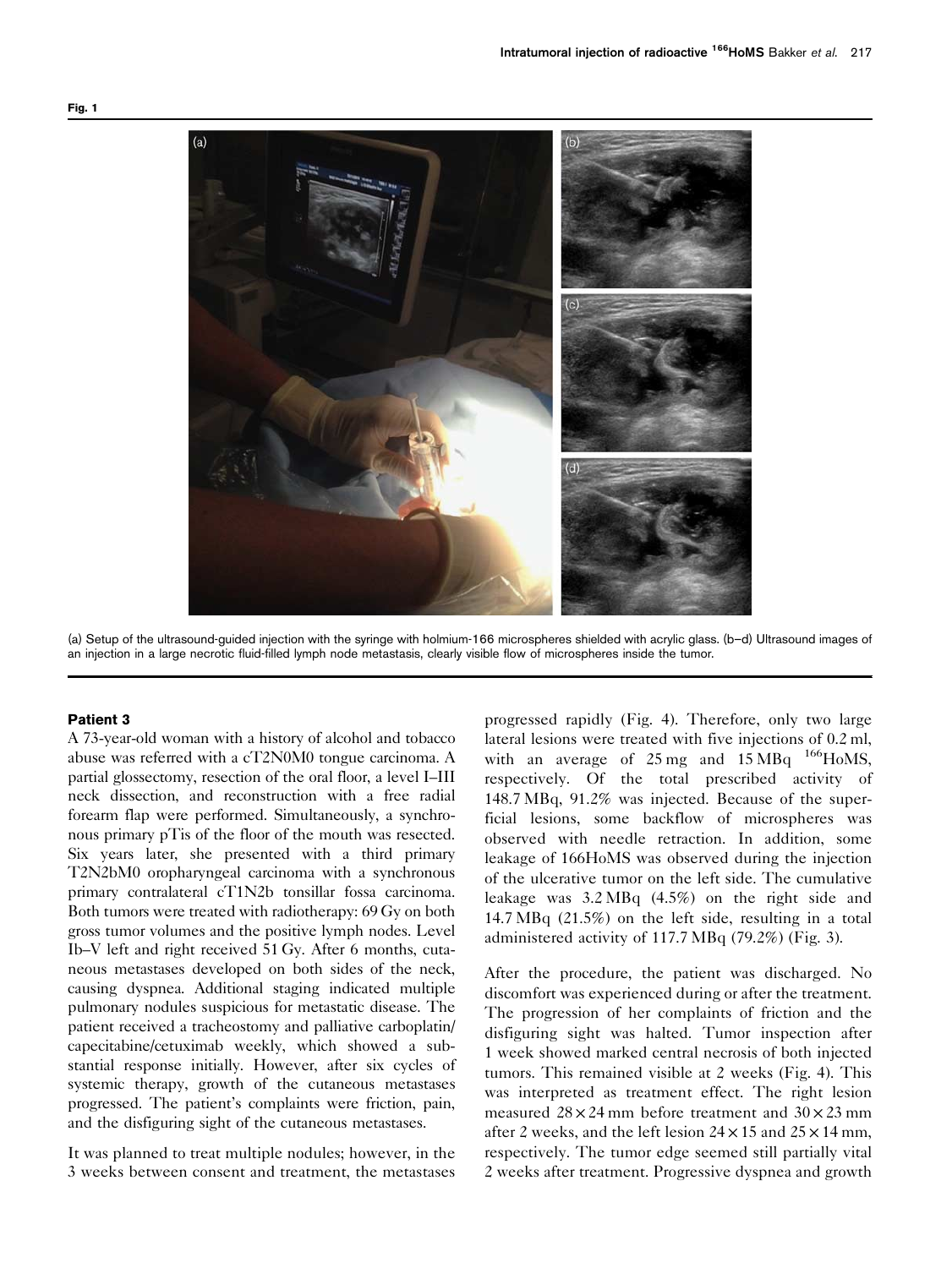<span id="page-5-0"></span>



Patient 1 with a large necrotic lymph node metastasis with clearly visible precipitation of the holmium-166 microspheres. (a) Single-photon emission computed tomography immediately after injection in the supine position. (b, c) Sagittal and coronal slices of fluorine-18-fluorodeoxyglucose PET 1 month after injection.

of nontarget lesions resulted in severe discomfort. The patient asked for and received euthanasia 6 weeks later.

## **Discussion**

In this case series, the first experience with a direct intratumoral free-hand injection of <sup>166</sup>HoMS in patients with recurrent HNSCC for whom no other palliative retreatment options were available was described. The preparation of syringes with the desired activity and amount of <sup>166</sup>HoMS was accurate, and the resuspension before injection consisted of some gentle agitation of the syringe. The injection procedure went smoothly in patients 1 and 3, with some leakage in superficial and ulcerative lesions. This leakage was easily absorbed in a compress and did not result in contamination of personnel or equipment.

In the palliative setting, a single-session, minimally invasive, and relatively safe treatment is desirable. Intratumoral injections with <sup>166</sup>HoMS are minimally invasive and seem to be safe. Only slight discomfort during needle insertion was experienced. No discomfort related to radiation was experienced during follow-up. In addition, no systemic side effects were observed, or expected, as post-treatment imaging did not show activity outside the tumor.

There were some subjective improvements in tension and pain in the tumor region of all patients; however, objective efficacy (i.e. reduction in the size of the

targeted metastasis) was not observed. The tissue penetration of the β radiation of 166Ho is limited and 90% of the dose is absorbed in the first 3 mm [\[20\]](#page-8-0). Subsequently, the efficacy is probably strongly related to an appropriate dose distribution. The microspheres distribution therefore needs to be homogeneous for antitumor efficacy and the absorbed radiation dose should sufficiently cover all areas of vital and proliferating tumor tissue. In contrast, however, post-treatment SPECT/CT imaging showed a nonhomogenous distribution of 166HoMS after the injections (Fig. 2). This could explain tumor progression in patient 1, albeit decreased metabolic activity on PET/ CT dorsocaudally in the tumor, consistent with the area of higher microsphere density on SPECT/CT. In patient 3, the absorbed dose was high enough and the distribution seemed sufficient for inhibition of tumor growth, although size reduction of targeted metastases was not observed.

An accurate selection of patients for <sup>166</sup>HoMS treatment seems important. Treatment of a large, cyst-like lymph node metastasis with central necrosis resulted in precipitation of microspheres inside the tumor of patient 1. In patient 2, the injection of <sup>166</sup>HoMS proved difficult because of obstruction of the syringes. It was initially hypothesized that precipitation and agglomeration of <sup>166</sup>HoMS could have resulted in obstruction of (smaller) needles. However, in patient 2 also the larger 21 G needles seemed obstructed/occluded. With the multisizer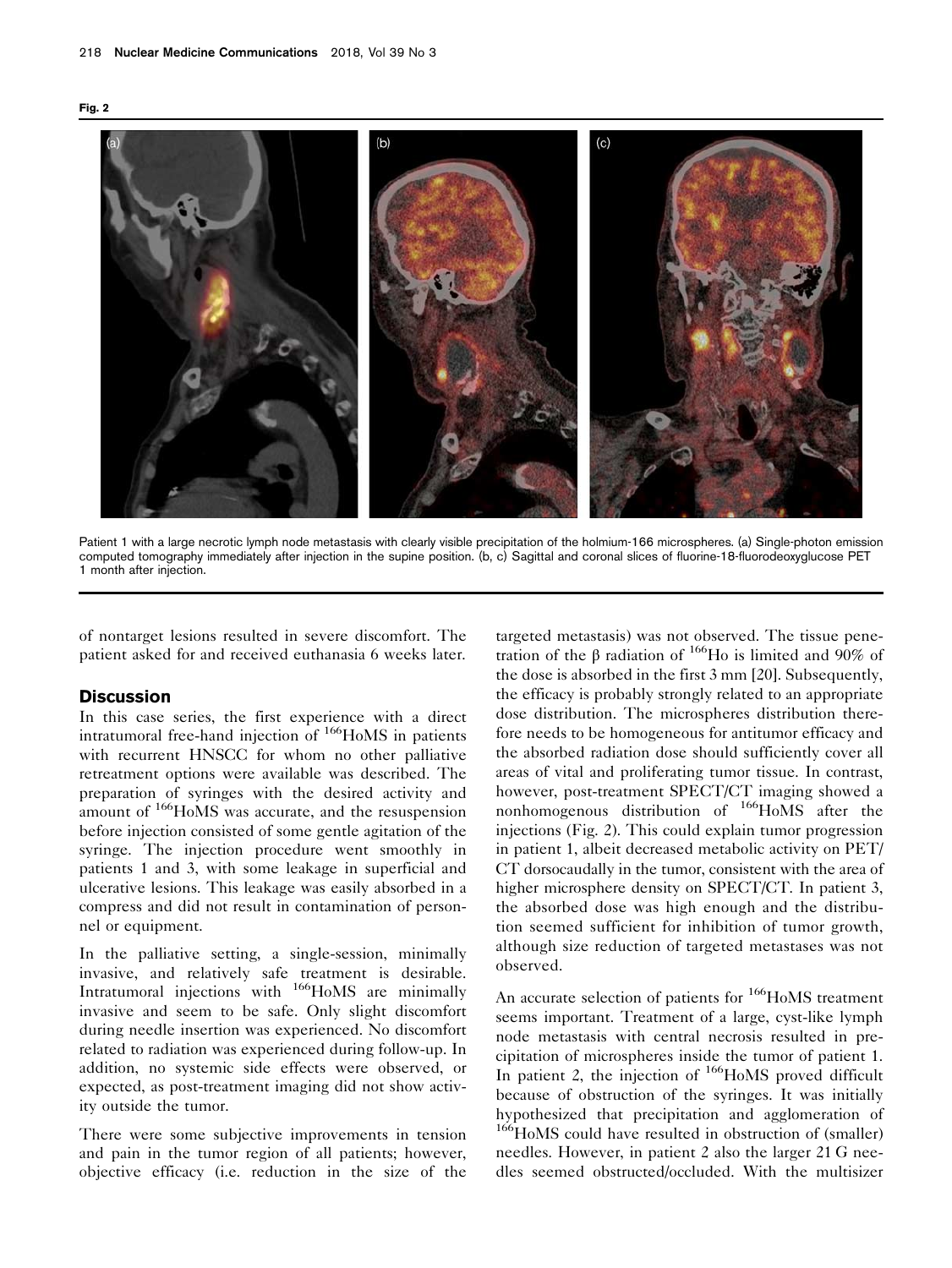<span id="page-6-0"></span>

Patient 3, (a) clearly visible accumulations of holmium-166 microspheres as white dots on computed tomography. (b–d) Single-photon emission computed tomography reconstructions in coronal, sagittal, and axial directions.

(Multisizer 3; Beckman Coulter Life Sciences, Indianapolis, Indiana, USA) (data not shown) and under a microscope, no agglomerations of <sup>166</sup>HoMS were detected in the suspension. Therefore, difficulty in injecting the 166HoMS suspension was probably caused by a high intratumoral pressure in the firm consistency of the tumor in patient 2. As an increased pressure force can result in needle dislodgement, the injection position was sometimes changed in case of high resistance in the veterinary experience [\[13\]](#page-8-0). In patient 3, with soft cutaneous metastases without large ulceration, the injection procedure was feasible. However, in the case of a skin ulcer,

some precaution is necessary to prevent a potential spill of activity through the skin defect.

On the basis of the current experience, the absence of significant side effects, and lack of other treatment options, an intratumoral injection with 166HoMS deserves further investigation. Therefore, the following considerations are suggested to improve the efficacy of future <sup>166</sup>HoMS treatments. Patients with relatively small, soft, and superficial tumors seem more amenable for <sup>166</sup>HoMS treatment in comparison with patients with large necrotic or indurated tumors. In addition, the focus should be directed toward the vital tumor edge, and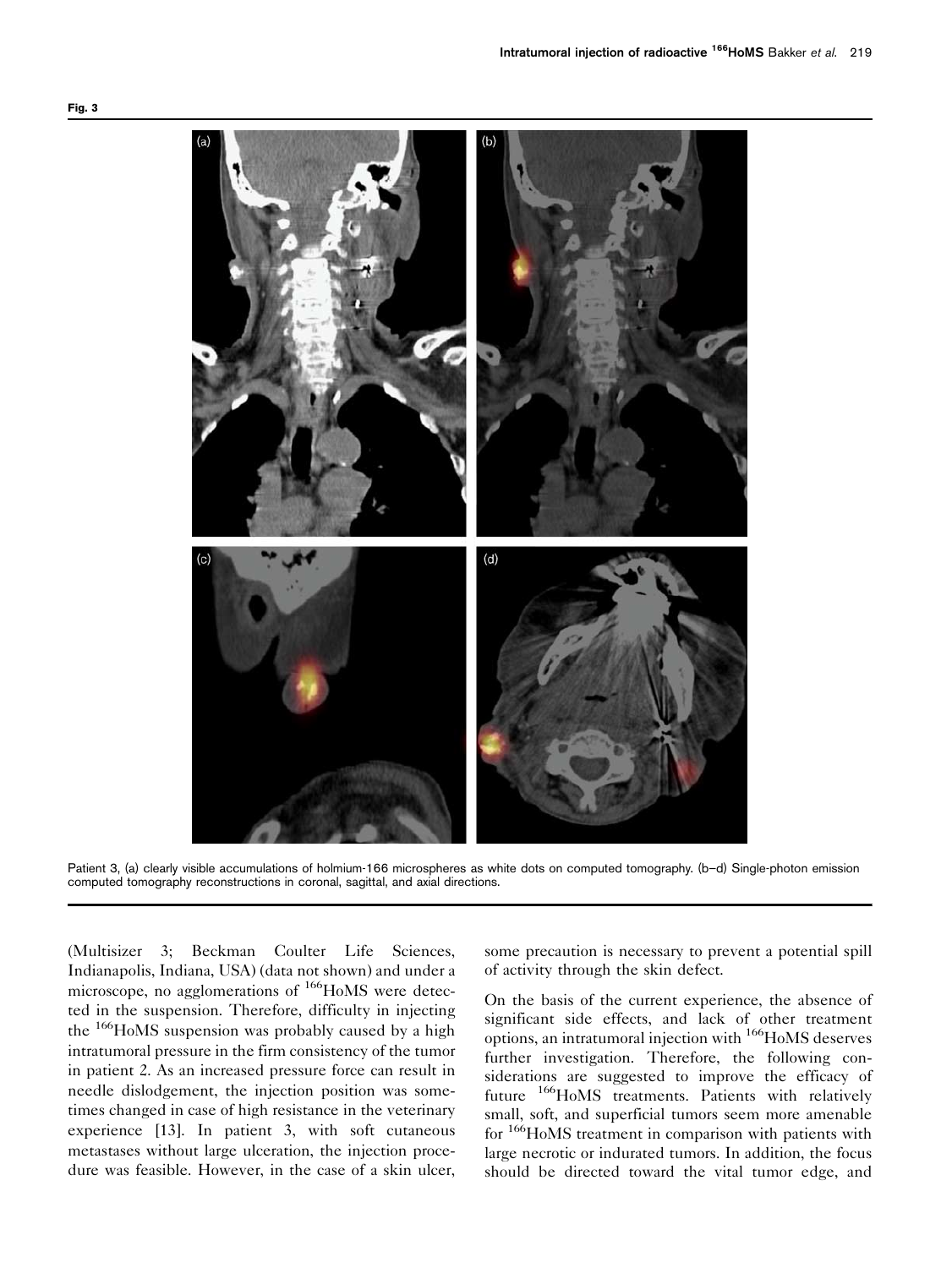<span id="page-7-0"></span>



Patient 3, (a, b) tumor 3 weeks before treatment, (c, d) tumor 2 days after treatment, (e, f) tumor 8 days after treatment, (g, h) tumor 15 days after treatment.